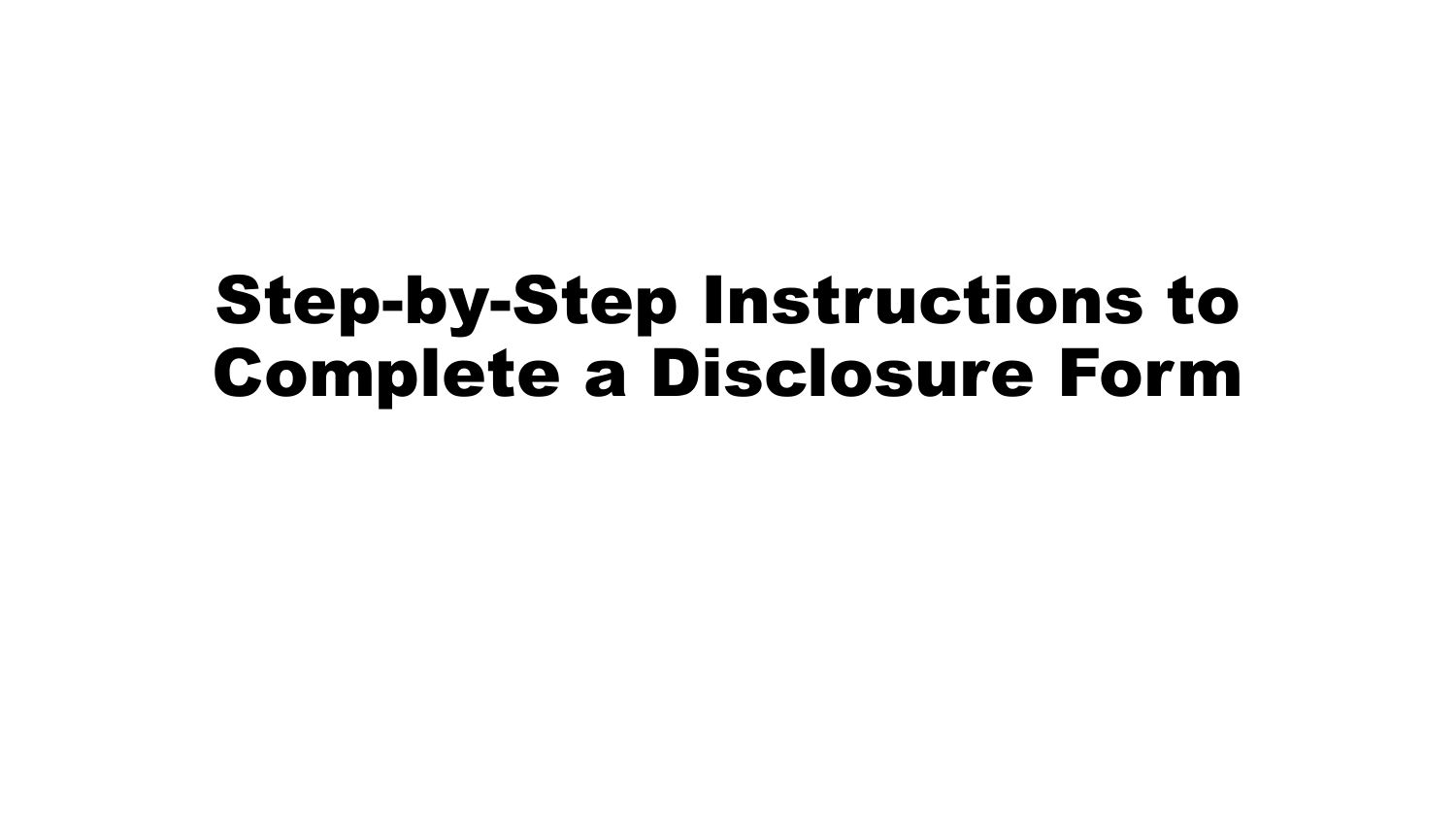## **Are you ready to disclose?**

You will need to report the grant numbers for any innovation that was funded using federal grant dollars (e.g., NIH and NSF funding). Please have those numbers ready as the University is legally required to report, in a timely manner, any innovations that arise from federal funding.

If you have questions, please contact our office. A listing of tech managers associated with each field of study is available here:

## **When you are finished,**

Save the document to your computer.

Press the 'Submit Form' button, which will open an email that will forward the disclosure form to the OTM. Please attach any supporting documents to the email before you click send. If the email client does not open, you may email the disclosure form and supporting documents to: [OTMsubmission@uic.edu](mailto:OTMsubmission@uic.edu)

Usually, you will receive an acknowledgement email within three business days informing you of the reference number (techID) and tech manager assigned to your innovation. Keep this number for your records. Should you need to contact the office, please provide this number so that any team member can quickly locate the associated file on your behalf.

We look forward to working with you.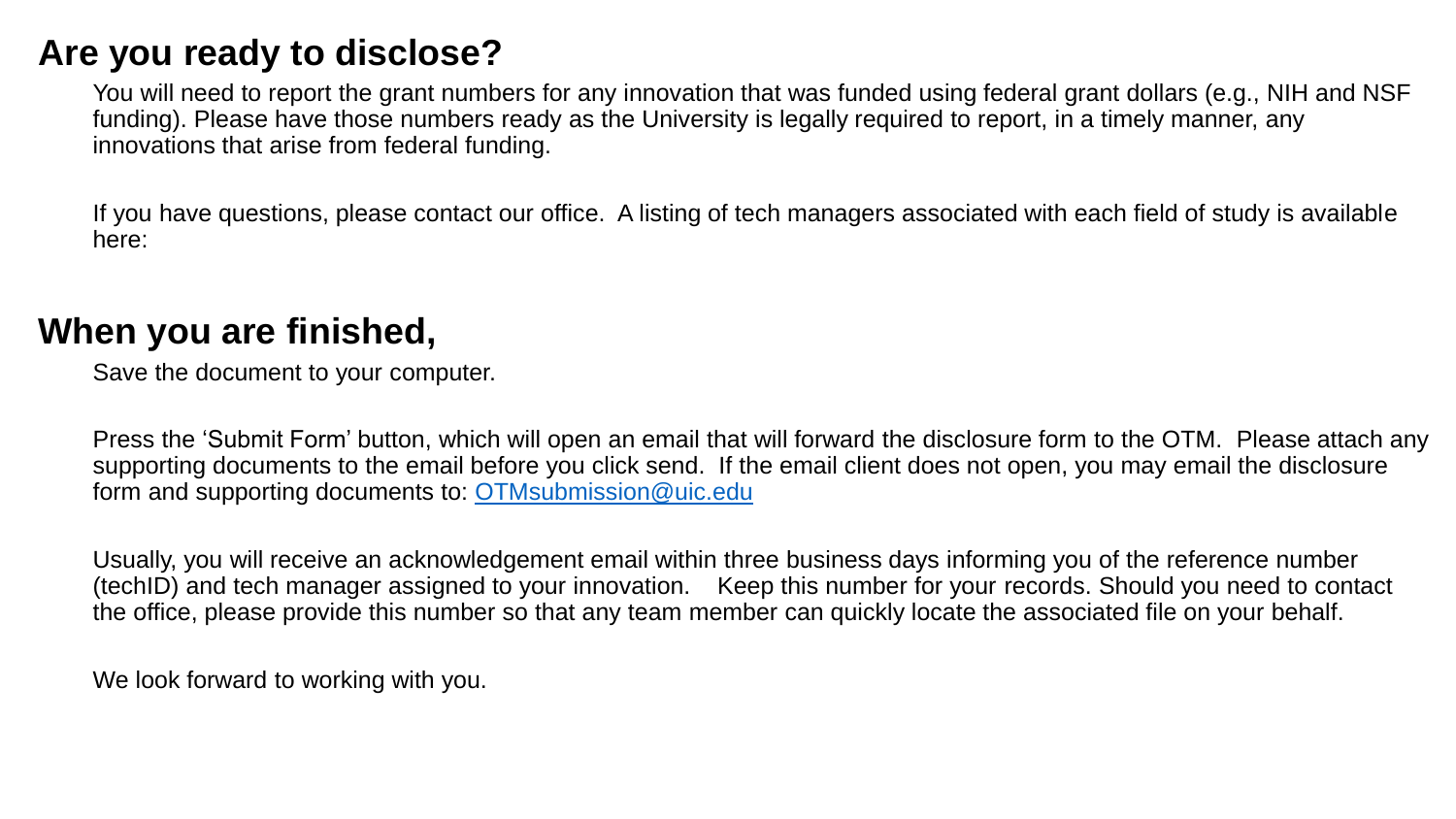| Write a short summary of the                                                         |
|--------------------------------------------------------------------------------------|
| innovation. When you submit<br>your disclosure form, you may                         |
| submit additional documents                                                          |
| that contribute to the<br>explanation of the invention.                              |
|                                                                                      |
| Please provide a brief description of the problem(s) solved by this invention:       |
|                                                                                      |
|                                                                                      |
|                                                                                      |
|                                                                                      |
| Please provide a brief description of the benefit(s) associated with this invention: |
|                                                                                      |
|                                                                                      |
|                                                                                      |
|                                                                                      |
|                                                                                      |
|                                                                                      |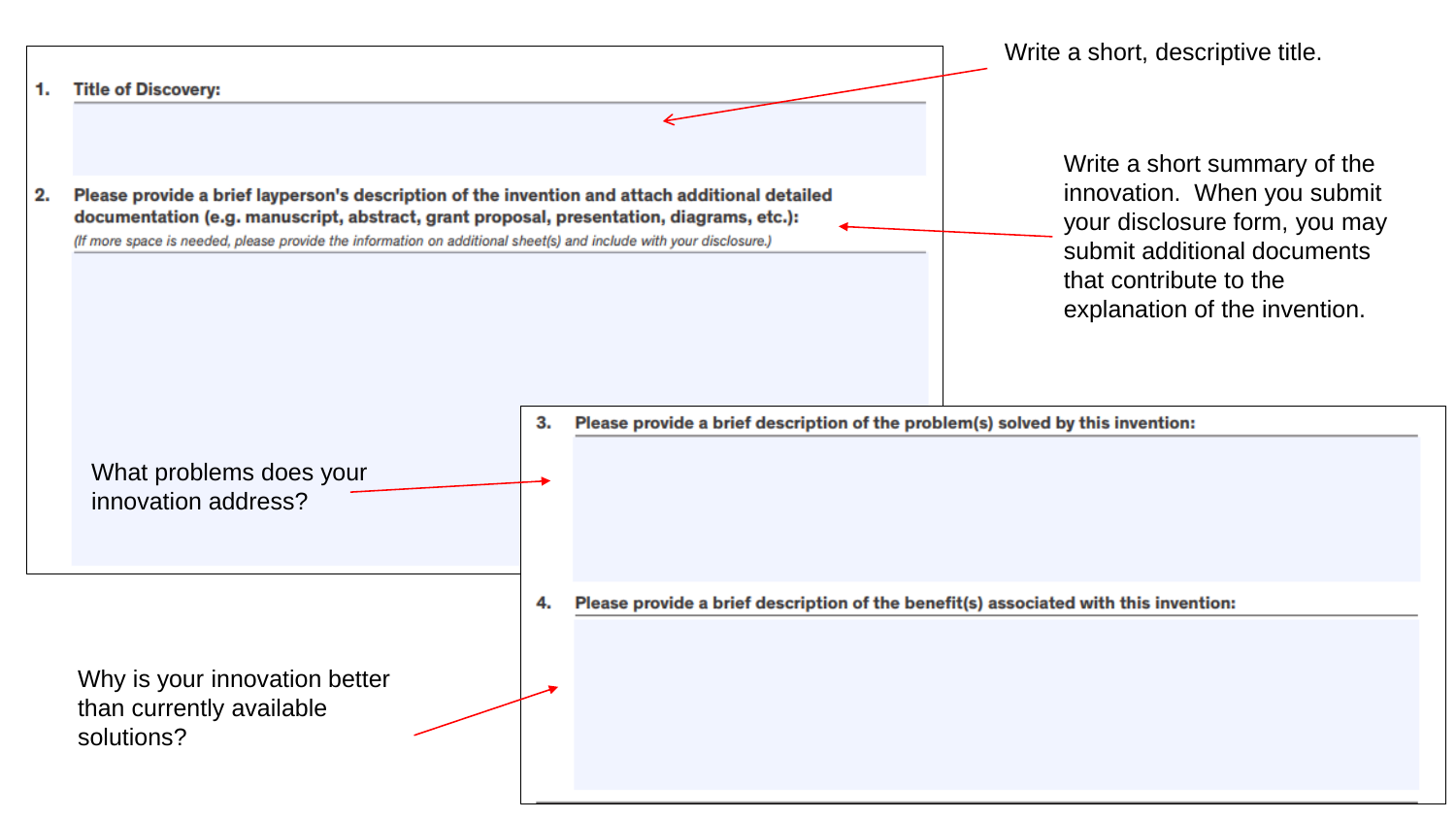| Please select the stage of development applies to the invention:<br>5.                                    |                                         |                |
|-----------------------------------------------------------------------------------------------------------|-----------------------------------------|----------------|
| Theoretical concept only                                                                                  | Experimental proof of concept exists    |                |
| No further plans to conduct<br>experiments                                                                | Working prototype exists                |                |
| Experiments are planned, but<br>do not yet exist                                                          | Animal studies have been<br>conducted   |                |
| Please provide the source of funds associated with this invention:                                        |                                         |                |
| 6.                                                                                                        |                                         |                |
| <b>Sponsoring Entity</b><br>Ex: UIC Chancellor's Innovation Fund                                          | Grant/Contract#<br>Ex: POC project name | <b>Primary</b> |
| <b>Ex: National Cancer Institute</b>                                                                      | Ex: CA105631                            |                |
|                                                                                                           |                                         |                |
|                                                                                                           |                                         |                |
|                                                                                                           |                                         |                |
|                                                                                                           |                                         |                |
| If you have already published, submitted for publication, or publicly disclosed aspects of the invention, |                                         |                |
| 7.<br>please specify the nature of the disclosure(s) and the associated date(s):                          |                                         |                |

If the invention is nontangible, choose the theoretical concept. If the invention is tangible, choose experimental proof of concept.

Include the contract # and organization that provided the funds to develop this innovation. Please note, the University is required to report to the federal government any innovations that arise from government funding. We submit this report to iEdison for you.

| Nature of<br>Disclosure | Date |
|-------------------------|------|
| Nature of<br>Disclosure | Date |
| Nature of<br>Disclosure | Date |

List where and how you have advertised or published your invention. Include posters and presentations in this list.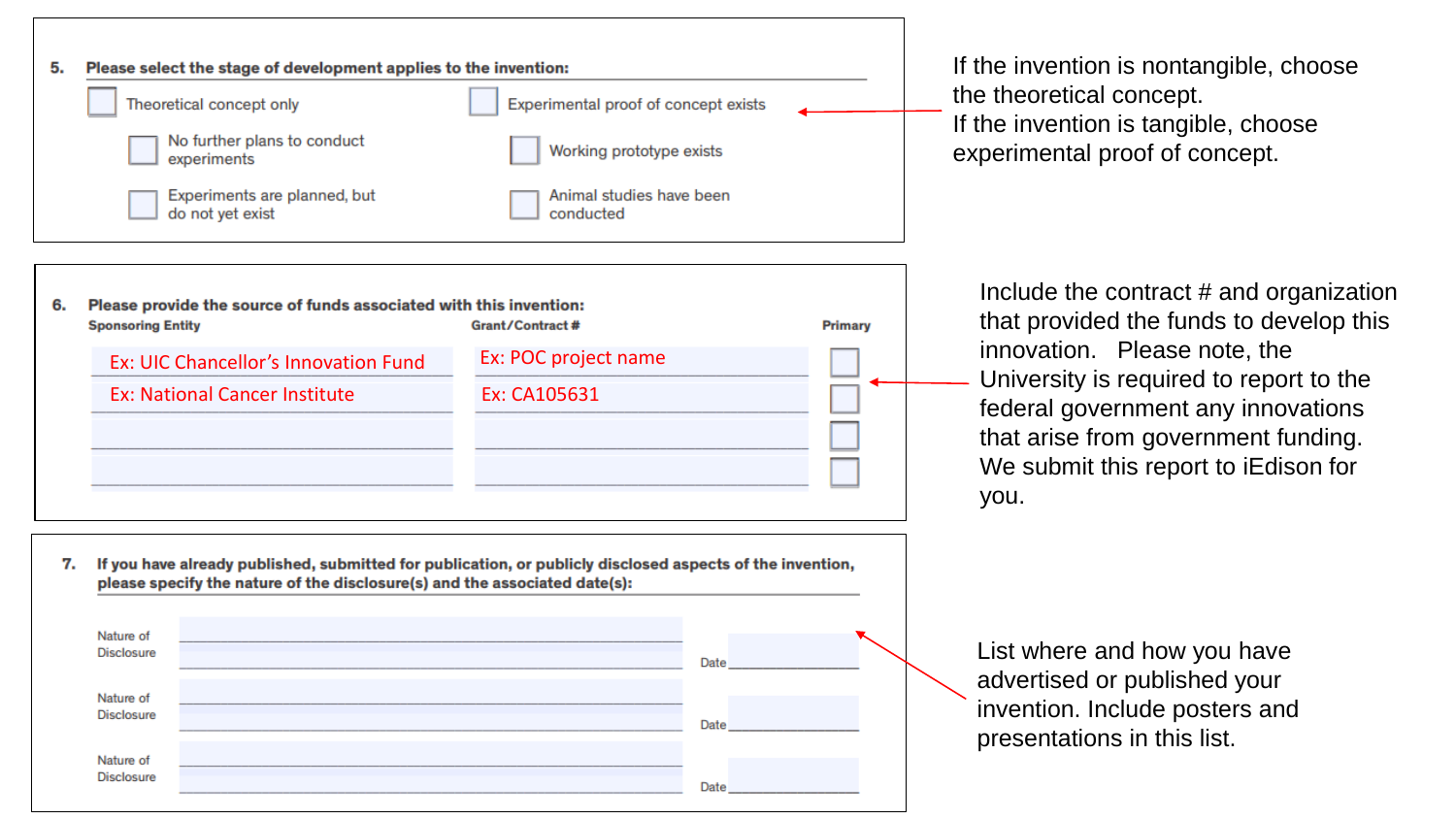

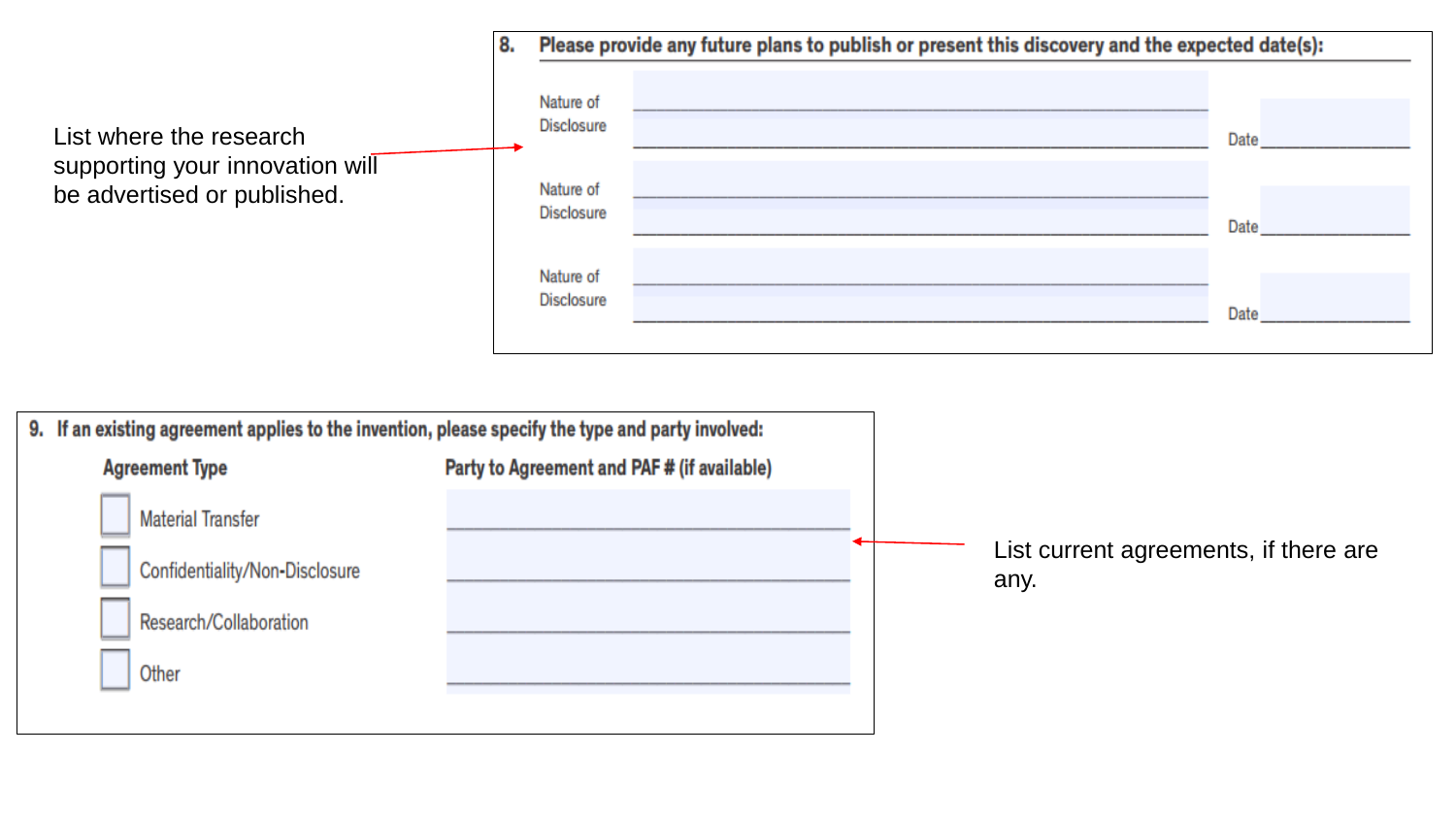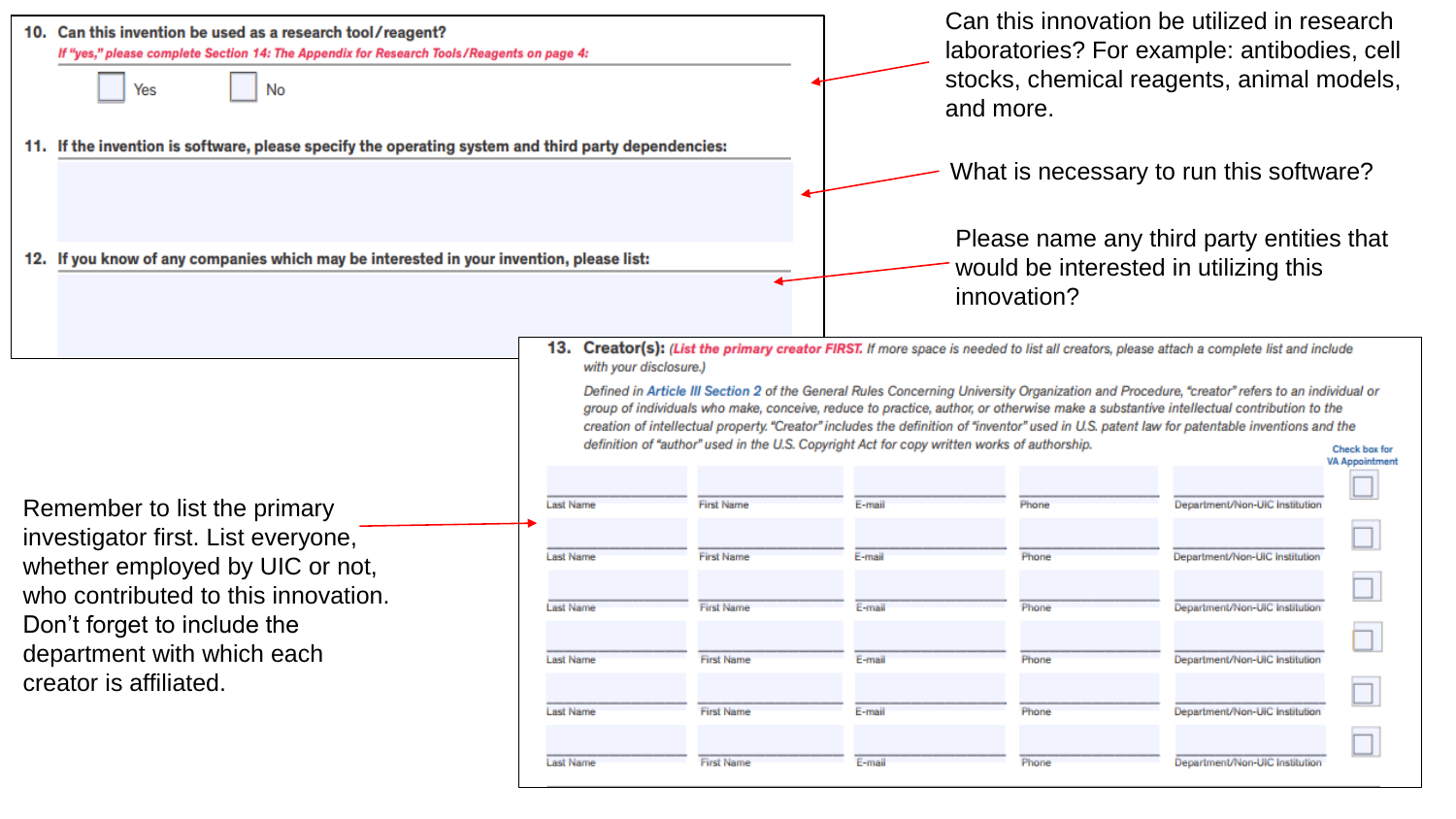